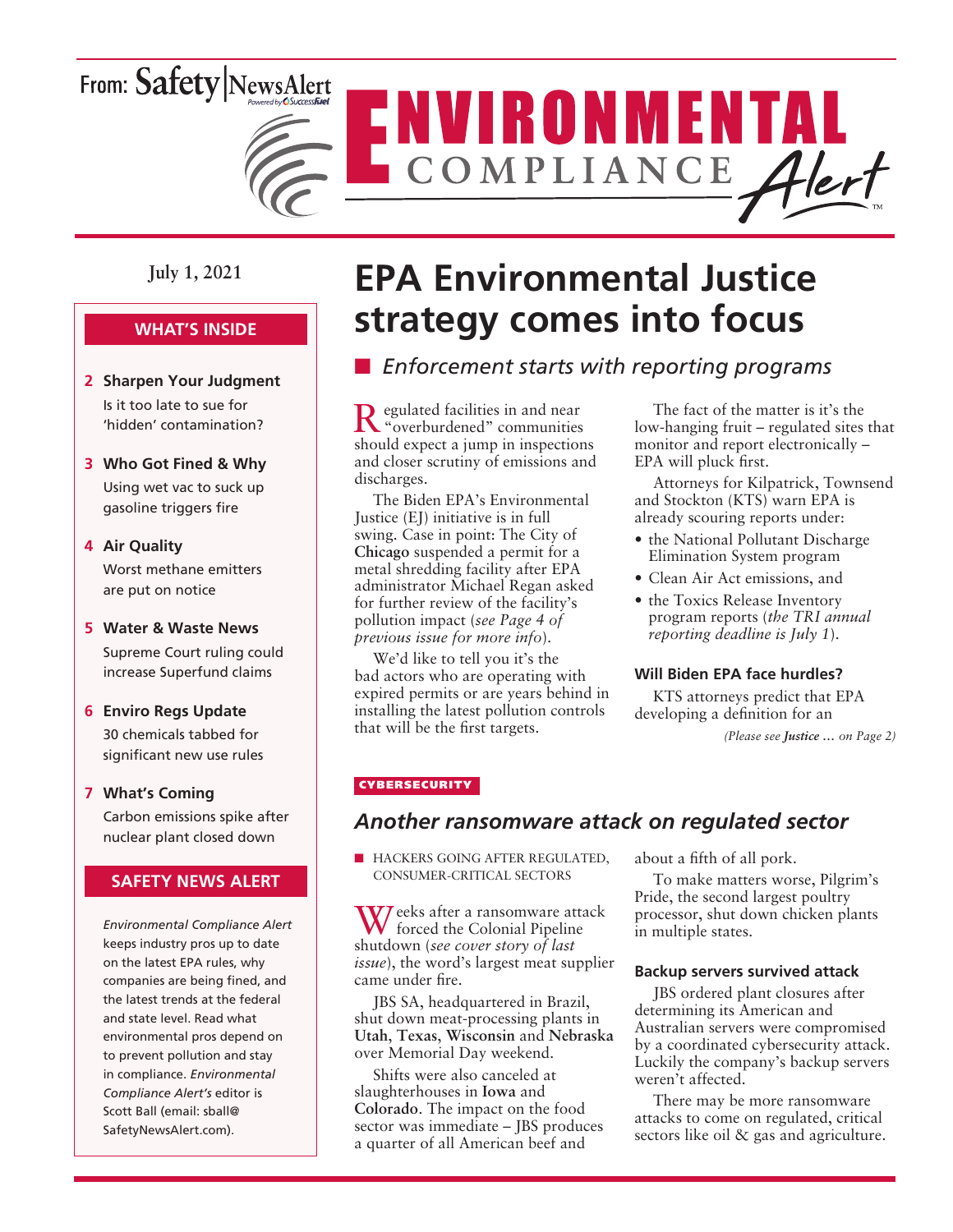#### **PESTICIDES**

# **FIFRA rulebreakers paying a small mint**

Chemical manufacturers and distributors really can't afford to make mistakes labeling any of their pesticide products.

Reason: EPA is raking in big bucks nailing companies for not following Federal Insecticide, Fungicide and Rodenticide Act (FIFRA) specifications to the T!

Here's a rundown of who got caught flubbing FIFRA and how much they're on the hook for.

#### **Pull out the checkbook!**

- Univar Solutions in Portland, **Oregon**, sold "Woodlife 111," a pesticide and wood preservative, without mandatory safety and health warnings. Univar was cited for 33 FIFRA violations and fined \$165,000.
- Bear River Supply in Rio Oso, **California**, repackaged and sold "Vistaspray 440 spray oil" and "Roundup PowerMax" without warning labels. Also: Its facility wasn't registered with EPA and a secondary containment unit and



**EDITOR-IN-CHIEF: SCOTT BALL**

sball@SafetyNewsAlert.com MANAGING EDITOR: FRED HOSIER PRODUCTION EDITOR: JEN ERB EDITORIAL DIRECTOR: CURT BROWN

*Environmental Compliance Alert* (ISSN 1069-0131),

July 1, 2021, Vol. 29 No. 653, is published semimonthly, except once in December (23 times a year). This publication is designed to provide accurate and

authoritative information in regard to the subject matter covered. It is sold with the understanding that the publisher is not engaged in rendering legal, accounting, or other professional services. If legal or other expert assistance is required, the services of a competent professional should be sought. — From a declaration of principles jointly adopted by a committee of the American Bar Association and a committee of publishers.

**Copyright © 2021** Safety | News Alert. Please respect our copyright: Reproduction of this material is prohibited without prior permission. All rights reserved in all countries.

loading pad for containing spills needed repairs. Fine: \$50,578.

• Three **Michigan**-based companies were ordered to stop selling multiple plant growth products. All contain chemicals that require they be labeled as pesticides. The businesses face steep fines for not stopping sales immediately (Hydro Pros Garden Center in Utica, Great Lakes Garden Wholesale in Warren and Jungle Control in Troy).

**Info:** epa.gov/pesticide-labels/ pesticide-labeling-questions-answers

#### *Justice …*

*(continued from Page 1)*

overburdened by pollution community won't be easy because "actual testing of environmental media may not necessarily reveal high concentrations of contamination" and "entities must do something in violation of a permit … or be responsible for a release or contaminant."

That may be true, but it won't stop EPA from partnering with cities and counties with EJ policies and implementing punitive measures like:

- stalling or denying permits
- insisting state agencies make permit limits more stringent when they expire, and
- citing permitted facilities for infractions like universal waste handling via "Dumpster dive" checks for light bulbs or batteries.

**San Francisco**, Fulton County **Georgia**, Whatcom County, **Washington**, and Newark, **New Jersey** are examples of areas with EJ policies. Chicago is considering a cumulative impact EJ policy.

**Info:** kilpatricktownsend.com

## *S h a r p e n y o u r j u d g m e n t*

*This feature provides a framework for decision making that helps keep you and your company out of trouble. It describes a recent legal conflict and lets you judge the outcome.*

#### **N** IS IT TOO LATE TO SUE FOR **'HIDDEN' CONTAMINATION?**

"There's no doubt about it," said Buck Flanagan, environmental manager. "Those buried tanks aren't ours. They must have been ABC Industries' tanks because they owned this site for years before we bought it from them."

"OK. Was there any contamination?" asked Cliff Uplander, the company attorney.

"So far, we've identified one toxic chemical in the soil. There's a lot of it unfortunately.

"There were traces of leaded fuel and wastewater in the tanks, so we need to do more digging around and make sure we know what we're dealing with," said Buck.

#### **Taking its chances in court**

"We have no choice but to sue ABC," said Cliff.

"But here's the problem: We bought the property over 15 years ago. And the statute of limitations is six years."

"True. But this is new pollution," said Buck. "We didn't have a clue it was there."

"You didn't know it was there. You also weren't part of the initial surveying," said Cliff.

"ABC paid for cleanup before the sale. I could see the court saying we didn't do our job the first time and should've dealt with the soil contamination then."

Buck's company took its chances and filed a lawsuit against ABC Industries for damages.

Did it win?

**n** *Make your decision, then please turn to Page 6 for the court's ruling.*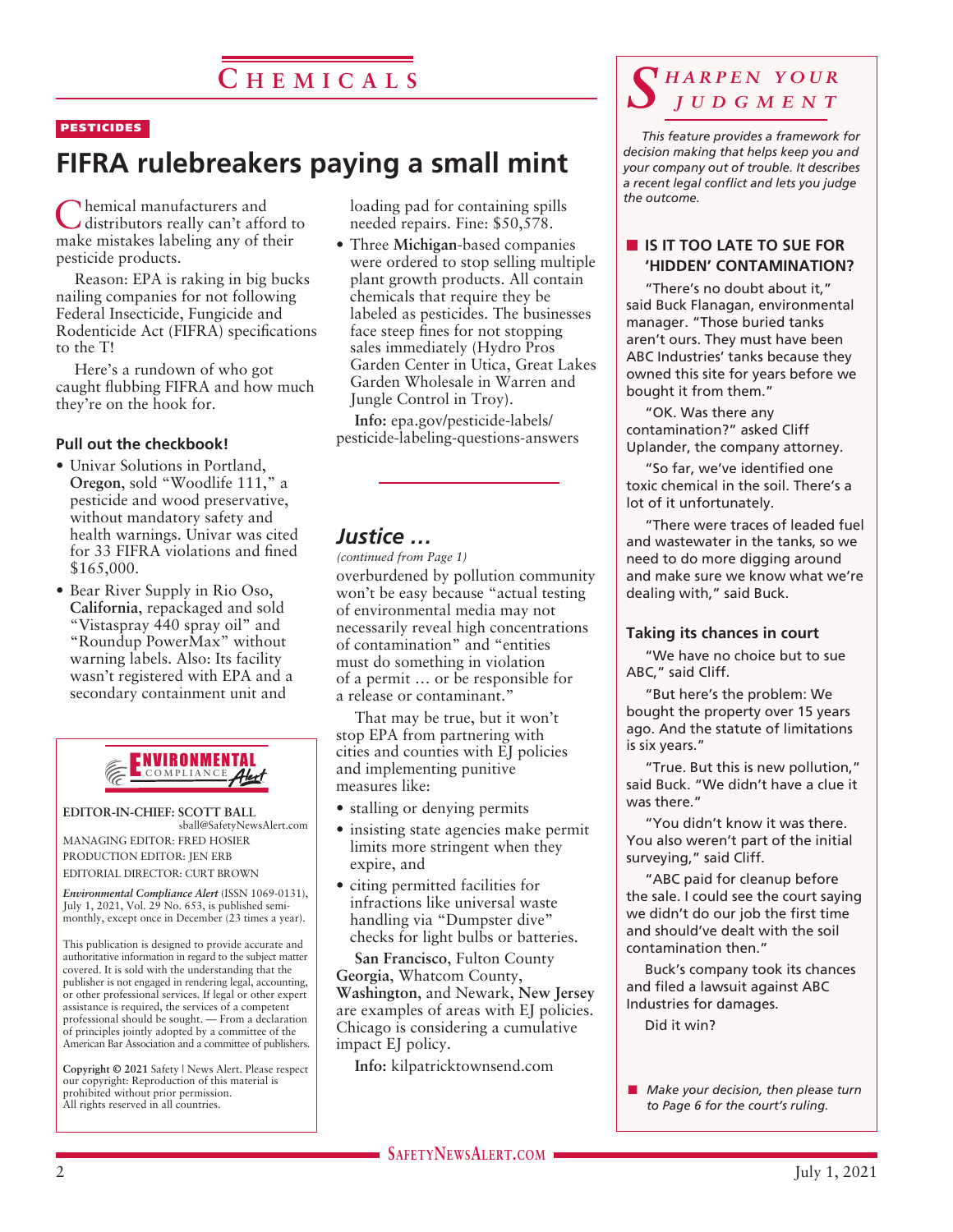# **Where other companies are stumbling over compliance**

#### Using wet vac to suck up gasoline triggers a fire

**Company:** Lupton Petroleum Products, Lupton, **Arizona**.

**Business:** Small refinery of transmix, an unusable mixture of diesel and gasoline which is turned back into diesel and gasoline.

**Penalty:** \$279,472.

- **Reasons for penalty:** The company failed to:
- conduct a hazard review
- identify hazards associated with the discharge of pressure relief valves
- install isolation valves around pumps, and
- identify and train employees about various electrical hazards.
- **Note:** An employee used a plug-in wet/dry vacuum to remove excess gasoline from one of the distillation towers when hydrocarbons ignited. A fire resulted in minor injuries to an employee and significant damage to facility equipment.

#### Operators face jail time for stockpiling hazwaste

- **Individuals:** Samuel Hopper and Brian Hopper, current operators from Sebring, OH, and Richard Sickelsmith, former operator from New Waterford, OH.
- **Business:** Former industrial plating shop and garage.
- **Penalty:** All three men face more than a year in prison and will have to pay restitution to the state.
- **Reasons for penalty: Ohio** EPA discovered more than 18 tons of

*To help your firm avoid common mistakes and violations, we present a cross-section of recent enforcement actions in each issue. Penalties for firms or individuals can include fines, mandatory facility upgrades, house arrest and even jail time.*

hazardous waste that was stored at the shuttered industrial facility for years. Violations included:

- corrosive and chromium sludge and solids in seven tanks
- five 55-gallon drums filled with chromium or cadmium sludge
- cadmium in a wastewater treatment tank and floor sump, and
- 8,000 gallons of hazwaste from the plating process.
- **Note:** None of the three operators obtained a Resource Conservation and Recovery Act (RCRA) permit to store hazwaste and didn't report the violations to Ohio EPA. The coup de grace: There's a hole in the facility's roof that allows rain and snow to infiltrate the site's drums and containers, and potentially cause a toxic release.

#### Sloppy asbestos removal contaminates facility

**Company: Idaho** Transportation Department (ITD), Rigby, ID.

**Business:** Government services.

**Penalty:** \$61,250.

- **Reasons for penalty:** Two untrained ITD workers improperly removed asbestos-containing materials from a room and contaminated the space. Workers removed materials from maintenance buildings used for highway maintenance without keeping asbestos wet and following other safety protocols.
- **Note:** ITD self-reported the asbestos violations and had a licensed contractor clean up the worksites. ITD was fined for similar asbestos removal violations in 2014 and 2015. For help complying with asbestos removal guidelines, go to *epa.gov/asbestos/asbestos-laws-andregulations#regs*

#### EPA could shut down paper mill over air toxics

**Company:** New Indy Containerboard,

Catawba, **South Carolina**.

**Business:** Pulp and paper mill.

**Penalty:** Emergency order and information request under Clean Air Act Section 303.

- **Reasons for penalty:** EPA ordered the paper mill to immediately install three fenceline monitors and begin reducing hydrogen sulfide (HS) emissions to 600 parts per billion (ppb) over a rolling 30-minute period and 70 ppb over a rolling seven-day average.
- **Note:** In addition, the company must report any HS exceedance, submit daily documentation of the previous 24 hours of monitoring data and provide summary reports of continuous emissions monitoring. New Indy is located near the border with **North Carolina**.

#### Took a mighty big risk not having a plan or sharing it

**Company:** Winfield Solutions, Dodge City, **Kansas**.

**Business:** Fertilizer manufacturing and distribution facility.

**Penalty:** \$83,975.

- **Reasons for penalty:** The company never submitted and implemented a risk management plan (RMP) for its use of aqueous ammonia. It stores more than 20,000 pounds of aqueous ammonia, an extremely hazardous substance that's corrosive to the skin, eyes and lungs, in concentrations over 20%.
- **Note:** The company's submitted an RMP and is cooperating with EPA to meet all requirements. Reducing risks from accidental releases of hazardous substances at industrial and chemical facilities is a top priority for EPA (*search for "National Compliance Initiatives" at our website*).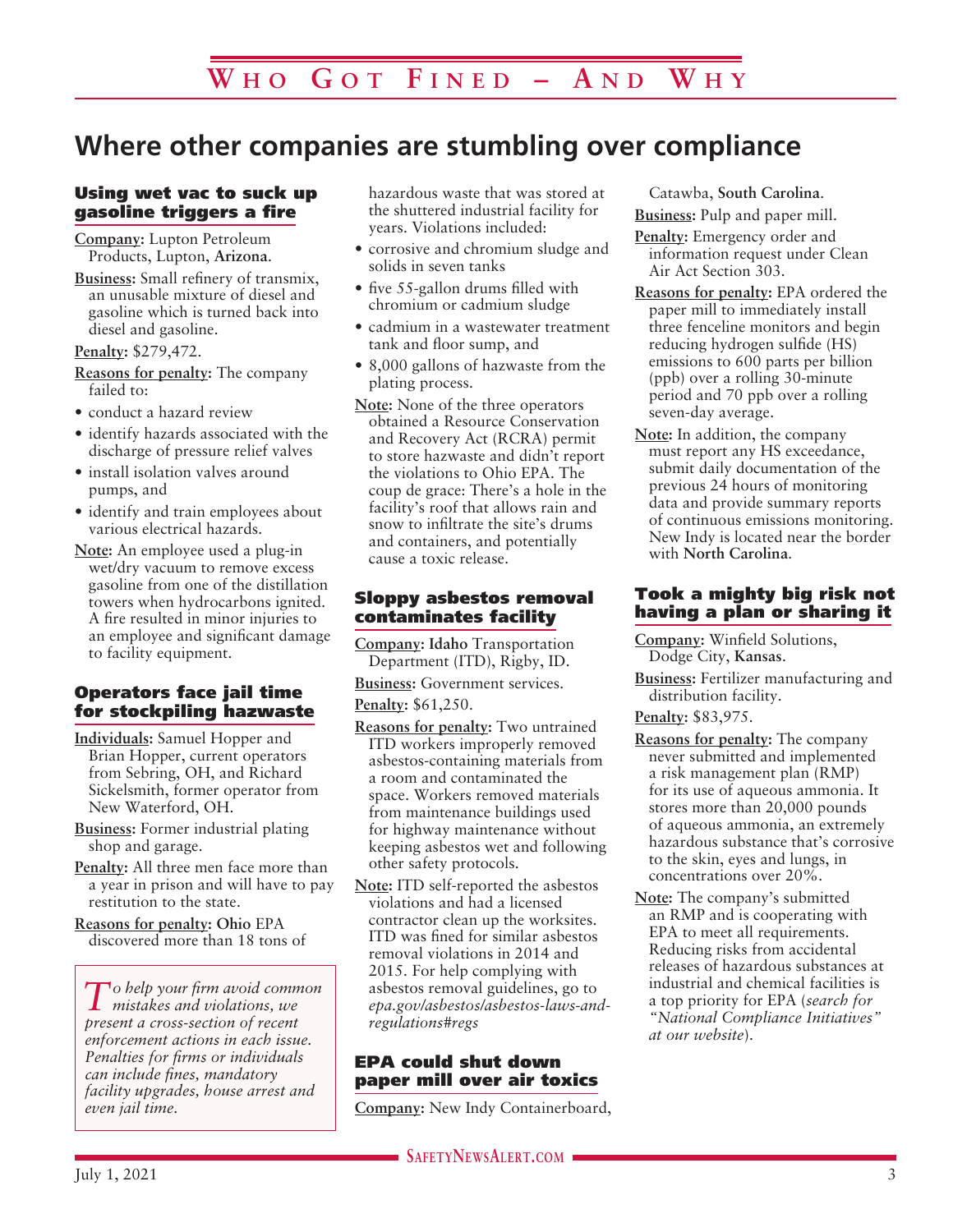#### OIL & GAS

# **Worst methane offenders put on notice**

Small oil & gas facilities will be a major focus of the promised Biden EPA methane rule.

Reason: The smallest producers in the sector, about 195 facilities total, emit 22% of greenhouse gases (GHGs), according to a report from the Clean Air Task Force, Ceres and M.J. Bradley & Associates.

Smaller refineries, well pads and other production facilities that have escaped GHG reporting and some monitoring obligations will be impacted by new regs.

#### **Top 10 aren't big name brands**

The study looked at data from 300 sites in the GHG reporting program.

One startling finding: The 19th largest oil & gas producer, Hilcorp Energy with facilities in **Texas**, **Louisiana**, **Colorado**, **Pennsylvania** and four other states, is the No. 1 methane emitter.

#### STATE RULES

### *Who'll be paying next for diesel truck emissions?*

**NUMBER INDIRECT SOURCE RULE A BIG** CHALLENGE FOR WAREHOUSES

 $\sum$ e're keeping an eye on a new indirect diesel truck emissions rule on warehouses in **California**.

If the indirect source rule (ISR) leads to significant fines and improves air quality in the smoggy South Coast district, other states may follow suit with regs of their own.

#### **Spreading the pain**

It's not just warehouses California regulators are eying for ISRs. Attorneys for Latham & Watkins predict the next sectors on their "hit list" include:

- commercial airports and railyards
- new development or redevelopment projects, and

• commercial marine ports.

Several mid- to small-sized companies that lack name recognition – such as Terra Energy Partners, Flywheel Energy, Blackbeard Operating and Scout Energy – also made the top 10 list for yearly

And while the big boys like ExxonMobil publicly support methane emission and leak guidelines, many

**Top methane** 

**emitters a target.** 

President Biden's made it clear he wants to shift away from fossil fuels over the coming decade so it's not clear how far EPA will bend. **Info:** catf.us/resource/ benchmarking-methane-emissions

smaller companies warn lawmakers that new pollution regs could put

methane emissions.

them out of business.

Warehousess argued they had little to no control over trucking companies coming in and out of their parking lots, but their entreaties didn't sway the South Coast Air Management District (SCAQMD) which regulates air quality in the Los Angeles region.

Under the warehouse ISR, facilities will need to provide annual reports of all trucking trips, notify the SCAQMD if a new trucking operator comes on board and pay mitigation fees.

The program covers single buildings with more than 100,000 square feet of warehouse space. The largest warehouses (250,000 sq. ft.) in the region will have to comply first with the ISR.

**Info:** jdsupra.com/legalnews/airregulators-tackle-trucking-at-4766873

# *Inspector's Log*

*This feature provides insights into the enforcement process – from the point of view of EPA and state inspectors – so you can avoid routine compliance mistakes made by other companies.*

#### **NO REPORTING FOR DOZENS OF TOXIC RELEASES**

**To:** Regional Enforcement Director **From:** Inspector Bob Wiley **Re:** Air toxics

As you know, we've been keeping tabs on Acme Industrials' activities since levying \$1.2 million in Clean Water Act (CWA) penalties a few years back.

Our field team didn't expect any further problems with CWA compliance when we paid Acme a visit. Unfortunately we found there were problems with reporting hazardous air pollutants.

Considering the type of production Acme does, they should have been keeping tabs on a variety of toxic chemicals.

When there wasn't any accounting for those air toxics, we started a more in-depth investigation.

#### **Neighbors had no warning**

After we sifted through months and months of data, it was clear Acme violated the Clean Air Act as well as the Emergency Planning and Community Right-to-Know Act numerous times over four years.

We're talking about a staggering list of air toxics – hydrogen cyanide, mercury, sulfuric acid, hydrogen cyanide and phosphine.

Acme also hid ozone data as there was no reporting for sulfur dioxide and nitrogen oxides. What's most inexcusable was the lack of communication with emergency response agencies and the general public.

I recommend at minimum \$300,000 in penalties and a repeat inspection in six months.

**n** *Dramatized for effect. Based on a settlement with a mining company.*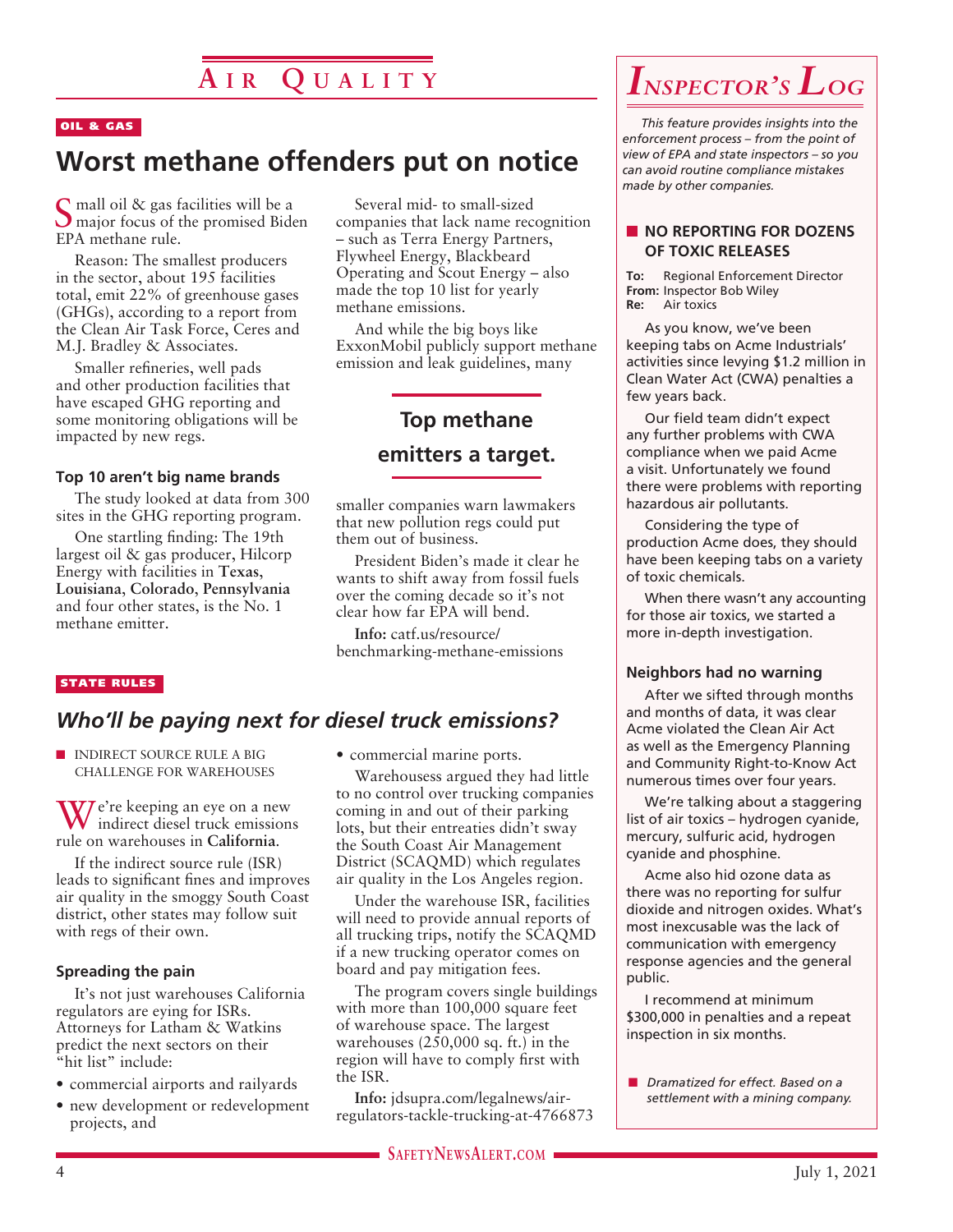# **W a t e r & W a s t e N e w s**

#### SUPREME COURT

# **More wiggle room for Superfund claims**

Property owners that must clean up a contaminated site are in a much stronger position after a unanimous Supreme Court ruling.

The High Court ruled a plaintiff can seek restitution from responsible parties under the Comprehensive Environmental Response, Compensation and Liability Act (CERCLA), aka the Superfund law, up to six years after a non-CERCLA settlement, reversing a Washington DC Circuit Court ruling.

#### **Key: Was it a CERCLA settlement?**

The skinny: Guam entered into a Clean Water Act (CWA) consent decree with the U.S. Navy to remediate a landfill tainted by heavy metals and other hazardous substances going back to World War II.

Guam then pursued a CERCLA claim against the Navy to pay roughly \$160 million of the cleanup bill. The Navy argued the suit was time-barred by the contribution claim under

#### ILLICIT DISCHARGES

### *Cell phone tips lead to \$27K clean water fine*

**N** EAGLE-EYED RESIDENTS CAUGHT SCRAP METAL FALLING IN BAY

**Pell phone cameras and Wi-Fi** make it easier than ever for citizen activists to record a company's activities and send pictures and videos to regulators in seconds.

A New England facility just found out the hard way.

#### **Polluting out in the open**

Patriot Stevedoring & Logistics, the port operator at Brayton Point, Mount Hope Bay, in Somerset, **Massachusetts**, used a crane to move scrap metal onto ships.

About 50 truckloads of shredded metal is delivered to the port daily before enough is stockpiled to be

#### Section 113  $(f)(3)(B)$  of CERCLA.

A district court didn't buy this argument but the DC Appeals Court did. Guam wisely appealed.

The Supreme Court clarified that since Guam brought a CERCLA claim, the statute of limitations is six years per CERCLA Section 107, which allows for recovery of "all costs of removal or remedial action" from a liable party, rather than the threeyear contribution claim limit under CERCLA Section 113.

#### **Trial lawyers are salivating**

CERCLA "payback" claims are likely to increase as parties paying for CWA or RCRA cleanups seek to recover costs.

What about individual states' statute of limitations? Typically federal law trumps state guidelines, but we'll see what the courts have to say about it in coming years.

**Info:** tinyurl.com/morganlewis653

### carried away by ship.

Patriot has an up-to-date stormwater permit but isn't permitted to discharge scrap metal.

Members of the public took pictures of the crane's metal claws dropping scrap metal into the bay and reported it to EPA.

The agency's New England office inspected and cited Patriot for illicit discharges. The company will pay a \$27,000 fine.

Patriot has since installed a dumpster-like carrier for metal scrap. The carrier can be hoisted directly onto ships. And the company's replacing its old mechanical claws.

**Info:** epa.gov/enforcement/ water-enforcement

### **Trends To Watch**

#### **N** PLASTIC BAG BAN NOT **TURNING OUT AS EXPECTED**

**Delaware** Democrat lawmakers aren't happy about retail and grocery stores taking advantage of a loophole in a disposable plastic bag law (which makes us wonder how many of the lawmakers read the bill first).

Many stores didn't do away with plastic bags, instead switching to thicker ones allowed in the law that customers may decide to re-use or simply throw away after shopping.

Store owners can provide paper, cloth and thicker plastic bags but not typical thinner plastic ones that jam recycling equipment.

Lawmakers are already huddling to write the plastic bag allowance out of the law.

The bag provisions went into effect on January 1.

**Info:** wgmd.com/del-plastic-bagban-loophole-addressed-in-new-bill

#### **N** HURRICANE SEASON HERE: **IS YOUR FACILITY PREPARED?**

Uh oh: Some climatologists are predicting a higher than normal number of storms and hurricanes this summer.

The good news is, forecasting has improved significantly, giving industrial facilities more time to batten down the hatches and reduce the risks of chemical leaks.

As it does every year, EPA's reminding facilities about their responsibilities in preventing oil or chemical releases, and their reporting duties under the Superfund law and Community Right-to-know Act.

Basic preparedness steps for hazardous weather are reviewing shutdown procedures, securing storage tanks, and reviewing local and state response contacts.

**Info:** epa.gov/natural-disasters/ hazardous-weather-releaseprevention-and-reporting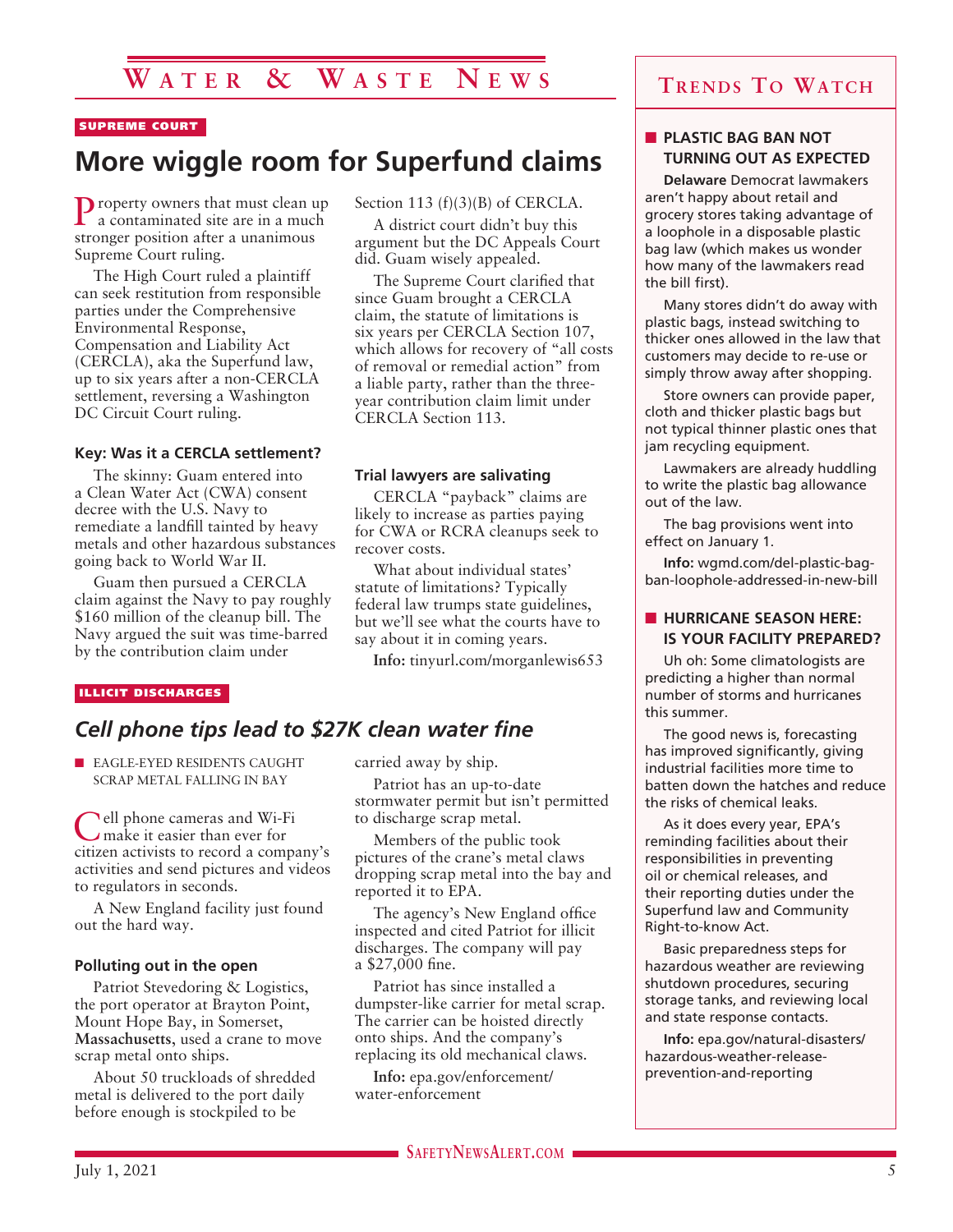#### TOXIC SUBSTANCES CONTROL ACT

# **30-plus chemicals tabbed for SNURs**

Heads up, chemical manufacturers: Three significant new use rules (SNURs) are in effect for nearly three dozen substances.

Companies must notify EPA in writing at least 90 days before manufacturing any of these chemicals:

- cyclohexane, 1,4-bis(ethoxymethyl)-
- butanone, 3-methyl-, peroxide
- formaldehyde, reaction products with 1,3-benzenedimethanamine and p-tert-butylphenol
- haloalkane (generic)
- carbonic acid, di(lithium-6Li) salt
- lithium chloride
- tar acids (shale oil), C6-9 fraction, alkyl phenols, low boiling, and
- propenoic acid, mixed esters with heterocyclic dimethanol and heterocyclic methanol (generic).

**Info:** 86 *FR* 30,196, 86 *FR* 30,190 and 86 *FR* 30,184.

## *Biden admin rolls back 'secret science' reg*

The Biden administration is rescinding a trio of Trump-era environmental regs:

- the so-called "secret science" rule prohibiting health studies with redacted data in future rulemaking
- a one-year limit on states to oppose projects that may pollute waters through Clean Water Act (CWA) Section 401 certification, and
- an overhaul of EPA guidance documents allowing industry to challenge them.

GOP lawmakers asked to see research documents like the Harvard "Six Cities" study which prompted a crackdown on tiny particulate matter pollution. EPA countered it couldn't always provide data because of patient confidentiality laws.

The Trump administration sought an end to CWA 401 permit delays and denials from governors concerned about potential pollution and climate change impact.

EPA guidance documents aren't binding rules but over the years the courts have ruled they amount to de facto regs in disputes between facilities and the agency.

**Info:** *Search for "Biden Trump EPA" at our website for more examples of rollbacks.*

#### **WHERE TO GET HELP**

#### **N** IN-PERSON & LIVE STREAM **ENVIRO CONFERENCE**

Whether you're itching to get on the road for an industry conference or you'd prefer to stay local, the Midwest Environmental Compliance Conference (MECC) has you covered.

You can attend in-person (with associates, of course) or by live streaming video this fall. MECC is scheduled for October 26-27 at the Kansas City Convention Center.

MECC is hosted by state business and manufacturing associations, and supported by EPA Region 7 (**Missouri**, **Nebraska**, **Iowa**, **Kansas**  and nine tribal nations) and state agencies.

Speakers delve into recent and upcoming regs that'll affect your operations, provide anonymous case studies from their clients, and answer questions.

Cost: \$425 for compliance professionals from regulated entities, \$450 for government employees and \$725 for service providers. There's an early bird price special in effect until September 30.

Continuing Legal Education credits are available.

**Info:** mecconference.com/october-26-27-2021-in-kansas-city-and-bylive-streaming-video

#### *Sharpen your judgment – THE DECISION*

#### *(See case on Page 2)*

Yes, the company won.

The court ruled the finding of underground storage tanks and polychlorinated biphenyls (PCBs) in the soil qualified as a new discovery of contamination, and the company could pursue damage recovery in court.

That's despite the fact the company bought the property more than 15 years ago and the state's statute of limitations for tort claims is six years.

Did the property seller know about the tanks and possible toxics contamination? Should the company that bought the property have done a better job of surveying soil and groundwater years ago?

There were no clearcut Yes or No answers to either of

those questions – but the court didn't focus on those issues.

Bottom line was, documents showed the company didn't know about the tanks and PCB contamination. As a result, the six-year statute kicked in with this recent discovery, not the year that the property changed hands.

#### **N** ANALYSIS: STATUTES VARY BY STATE, COURTS **DON'T ALWAYS RULE SAME WAY IN THESE CASES**

Tort statutes vary state by state. Court decisions in cases like this also vary. It's possible that another court would've ruled in favor of the previous owner.

Best bet: Always address air, water and soil contamination issues promptly and document, document, document. Courts look favorably on businesses that operate above board.

**Cite:** *North River Mews Associates v. Alcoa*, U.S. District Court, NJ Dist., No. 14-8129. Dramatized for effect.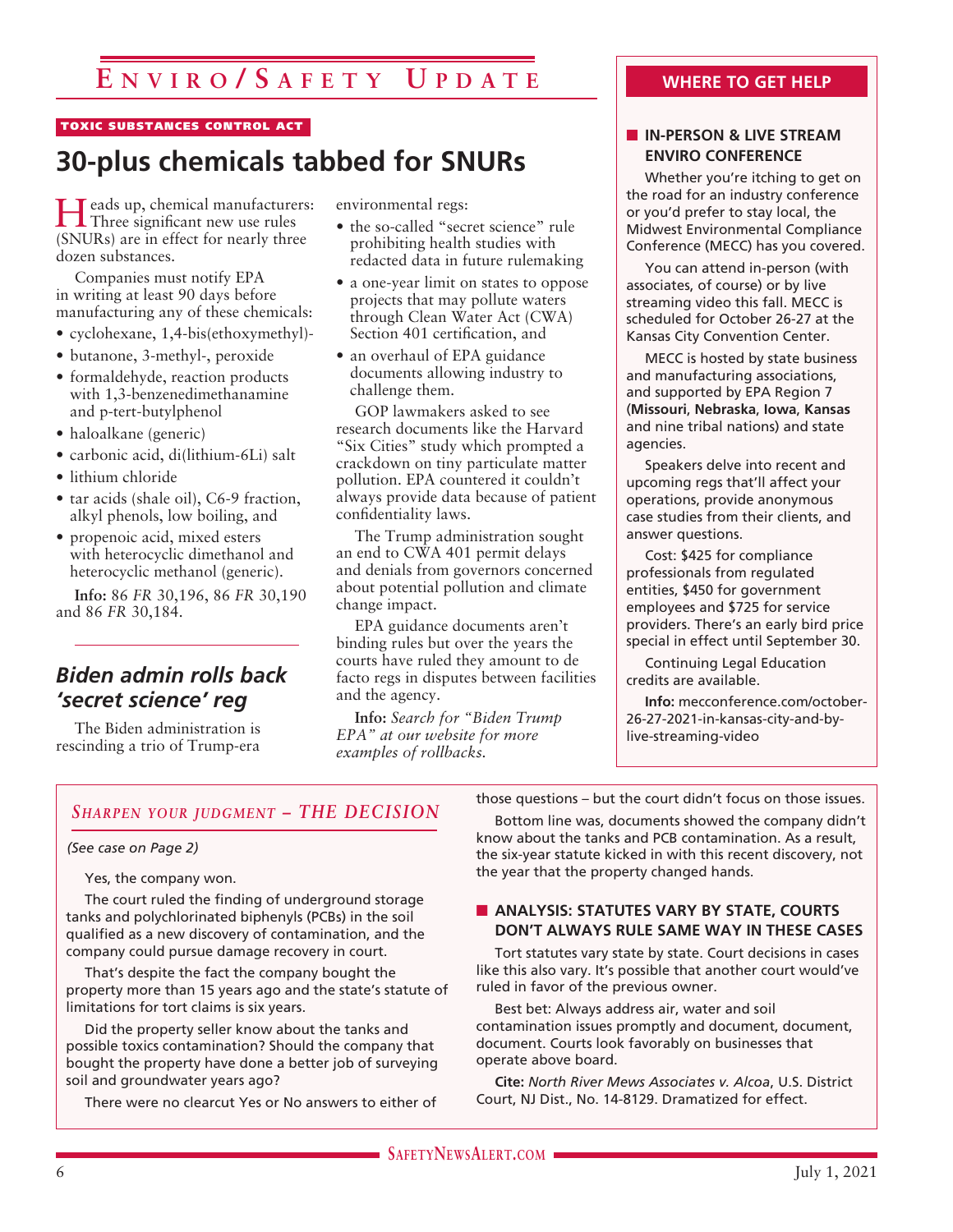#### CLIMATE CHANGE

# **Nuclear plant closes, CO2 output spikes**

Carbon emissions from power plants dropped steadily over the last 20 years as both coal-fired and nuclear facilities were shuttered.

But there's a limit to how much natural gas and renewable fuels can maintain that trend and provide reliable energy.

Case in point: Carbon emissions in **New York** state spiked 35% over normal pre-COVID levels a month after Governor Andrew Cuomo (D) shut down the Indian Point nuclear plant under pressure from nonprofit groups.

#### **What fills the void?**

According to energy and environmental reporter Michael Shellenberger, "the carbon intensity of New York's electricity, the amount of carbon dioxide emissions per unit of electricity, rose 46% … and the share of electricity from renewables, including hydroelectric dams, actually declined between 2019 and 2021."

The same scenario played out in **California** over the past decade. Carbon emissions from electricity generation in the Golden State increased from 33 to 41 million metric tons despite the state weaning off out-of-state coal and closing nuclear plants.

The Biden administration is seeking billions of dollars in funding for renewables. Shellenberger argues lawmakers should steal a page from European countries' playbooks and invest in nuclear power instead to reduce emissions.

**Info:** michaelshellenberger. substack.com

### *EPA air penalty cites lack of environmental justice*

Getting inspected and fined for air, water and waste compliance is going to jump under the Biden EPA's Environmental Justice program (*see cover story for more*).

Paying a steep fine isn't the only risk for a noncompliant business – you can't underestimate the way a company's public image can take a hit too.

#### **Called out in the press**

EPA emphasized EJ in a press release about West Virginia Alloy (WVA) Manufacturing, a primary metals maker and steel processor.

WVA will be paying a \$182,350 Clean Air Act penalty because of fugitive emissions of fine particulate matter (PM 2.5) from its furnaces and production activities.

"The area surrounding the facility is considered to be in an area of potential EJ concern, and corrective actions in this settlement will help reduce negative health impacts in the community," EPA noted. "Excess emissions [of PM 2.5] contribute to decreased lung function and … irritation of the airways, coughing or difficulty breathing."

WVA is now in compliance with its air permit and EPA regs.

### *New reg coming for mining equipment*

Mine operators will need a written safety program for mobile and powered haulage under a Mine Safety and Health Administration (MSHA) proposed rule.

The MSHA rule applies to haulage equipment at surface mines and surface areas of underground mines. Conveyor equipment is excluded from the reg.

MSHA made haulage equipment safety a priority after fatalities in 2017 and 2018.

**Info:** RIN 1219-AB91

#### **REAL PROBLEMS/SOLUTIONS**

#### **NULTIPLE PERMITS CAN TRIP YOU UP: A SOLUTION**

Do regulatory requirements match under different permits?

Then be careful!

We've learned through experience that water protection guidelines can vary on federal and state permits.

The state permit can say one thing about how long you have to monitor a project site after completing work, how to revegetate the area, etc.

If there are different requirements, you can be liable for not complying.

#### **Stay on top of requirements**

Here are three rules we always follow to avoid headaches:

- 1. Have inspectors check the site before closing the job. We know a firm that closed a stormwater permit before the work site was permanently stabilized.
- 2. Always follow punch lists, especially if you're dealing with multiple contractors. You want to ensure a job's closed out right.
- 3. Once you've done what the permit instructs you to do, don't forget to close out the permit. You open yourself to liability issues if you forget to end it.

#### **THE FROM OUR SUBSCRIBERS**

*More than 90% of our readers report in surveys that* Environmental Compliance Alert, *with its quick-read format, is more valuable than any other publication they read.*

**II E** CA is more valuable than<br>
other publications because my time to read is limited. You provide the info I need."

> **Michael Cowherd Environmental & Quality Control Brown-Forman**